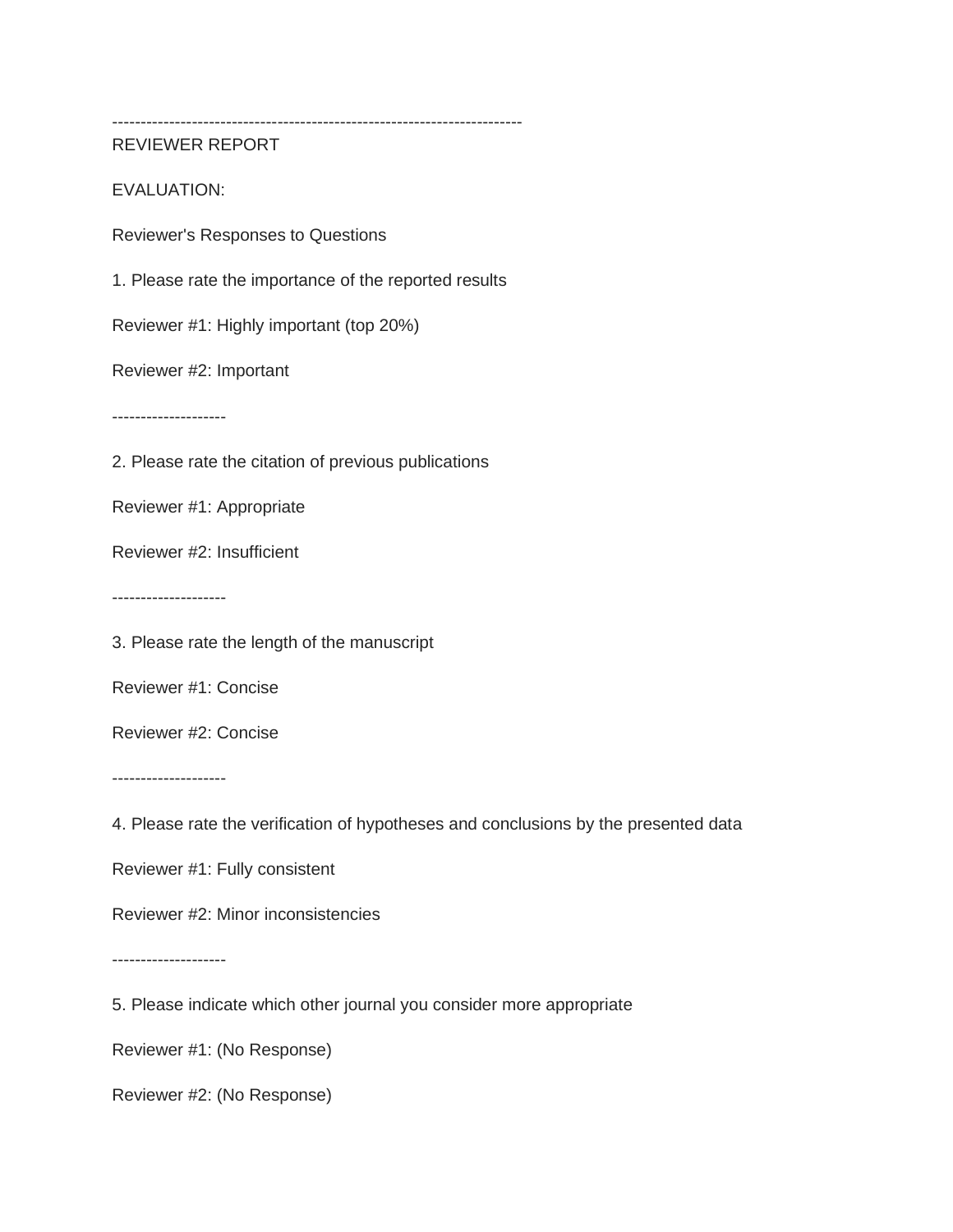------------------------------------------------------------------------

COMMENTS TO AUTHOR:

Reviewer 1: This manuscript highlights a series of coordination compounds with Cr, Mo, Co and Ni of a 6-electron, 4-member C2P2 cycle stabilized by N-heterocyclic carbenes. The ligands have recently been described in another Angew. Chem. communication. The described complexes are the first examples containing a neutral 4-member, 6-electron donor π ligand. The infrared characterization and DFT calculations suggest that these ligands are stronger donors than the anionic cyclopentadienyl. For these reasons, I think that the manuscript deserves to be published as a communication. The addition of a cyclic voltammetric study would be valuable to further confirm the superior electron donor ability. Another suggestions for the authors: rather than cooking the ligand with Cr(CO)6 or Mo(CO)6 for one month, why not using more labile precursors, such as M(CO)(η6-arene) or M(CO)(MeCN)3? The ligand exchange thermodynamics would also be of interest (does the C2P2 ligand replace an arene, or viceversa?).

I do not see wrong statements or important missing information. On the other hand, the quality of the manuscript can be significantly improved.

1. Page 1, lines 40-44 (left): A and B do not contain phosphinine and phospholes. The authors probably refer to C and D.

- 2. Page 1, line 47 (right): "more electrophilic but less π-electron donating". Why "but"?
- 3. Page 1, line 56 (right): "as a comparison of …": something is missing in this sentence.
- 4. Page 3, line 39 (left): a yield >93% is not quantitative.
- 5. Page 4, line 26 (left): "a deeper insight" (not inside)

6. Page 4, lines 56-57 (left): please specify that the calculated bonding energy concerns the interaction between [Co(CO)2]+ and benzene.

7. Page 4, line 32 (right): "may intrigue the synthesis": what does it mean? Perhaps "may inspire"?

8. In numerous places, sentences begin with "But". In other places, "which" is used without being preceded by a comma. These are grammatical mistakes. Proofreading by a native English speaker is required.

Reviewer 2: The authors present an interesting follow-up study on a di-NHC C-substituted C2P2 ring system on which they reported earlier in ACIE (ref. 8). The current study focusses on the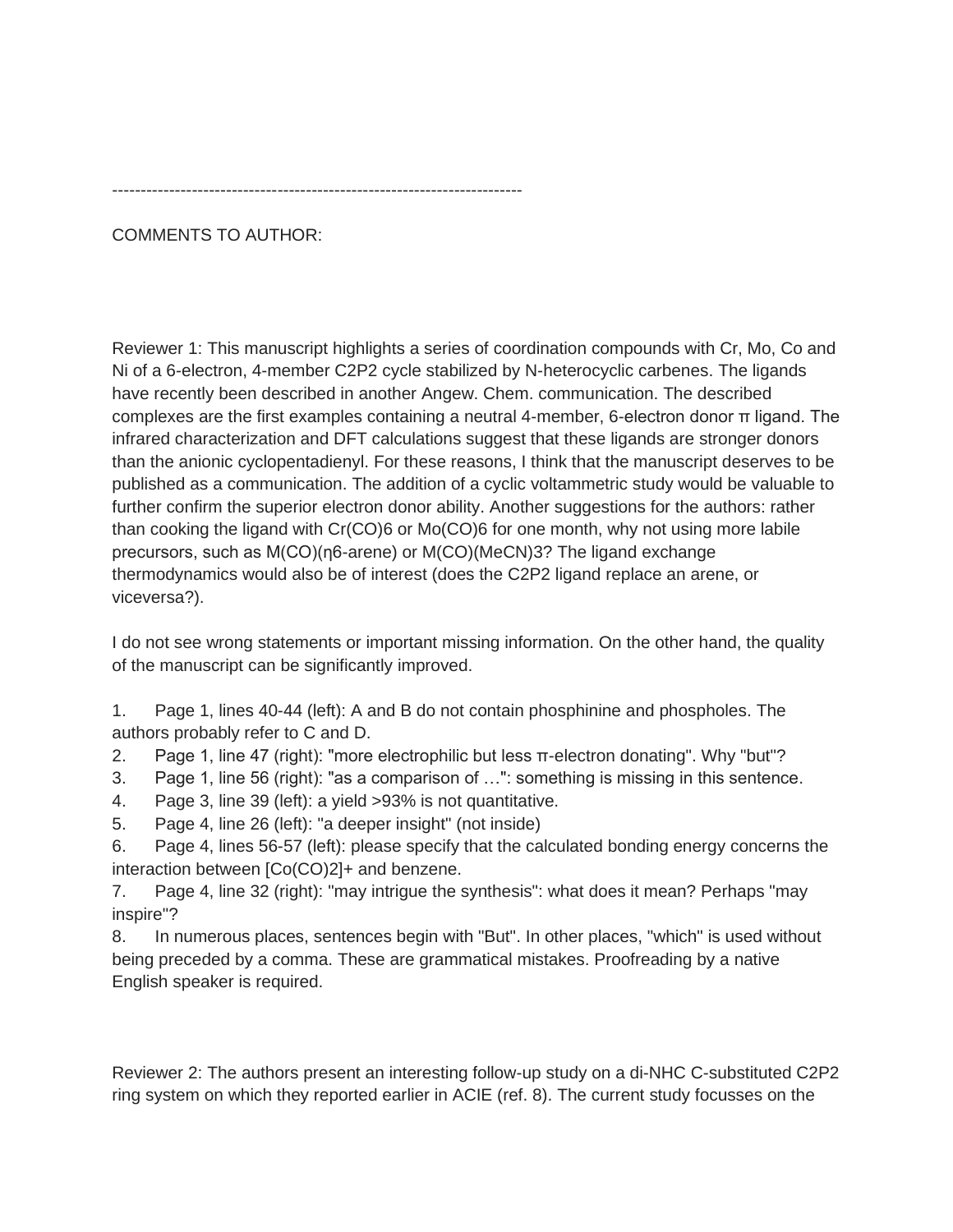additional complexation of Cr(CO)3, Mo(CO)<sub>3</sub>, and NiBr<sub>2</sub> to the C<sub>2</sub>P<sub>2</sub> ring.

The introduction of the manuscript is quite inadequate. Most of first page sets an inappropriate tone, does not cite needed references, and gives incomplete comparisons with related systems.

The comparison between 1a' and J (Figure 2) is inappropriate. J is a diene. For proper comparison, the anti-aromatic version should be used in which all C-P bonds are equal. There is a tremendous amount of literature on the related cyclobutadiene and its far less stable antiaromatic version. This comparison would seem relevant with appropriate citations.

The discussion on the synthesis of the cobalt  $L_2C_2P_2$  complexes via the radical cations is interesting and includes characterization of the cationic complexes 5a,b and the related 6a,b (anion  $[Co(CO)_4]$ <sup> $-$ </sup> is replaced for the  $[BARF]$ <sup> $-$ </sup> anion). This reviewer wonders where the story and analysis is on the synthesis (and intermediates) of the corresponding molybdenum L2C2P2 complexes?

Page 4, Table 1: It is not clear to this reviewer why both 5a,b and 6a,b have to be presented in the main text. One set could be moved to the Supporting Information. It is neither clear why K and L are included in Table 1 as these two structures differ significantly from 2a,b, 3a,b, and 5a,b, having respectively η- $C_6H_6$  and η- $C_5H_5$  ligands instead of a four-membered one.

Page 4 under Table 1 and including Figure 4: this section is dry as a bone. Instead of providing a summation of computational data, a more useful analysis should be provided for the general reader. It is awkward to provide details on low lying molecular orbitals such HOMO-6 and HOMO-11. What is to be gained from it?

Page 4, Figure 4 and related text: To this reviewer it is not clear why the focus is on  $[Co(CO)<sub>2</sub>(L<sub>2</sub>C<sub>2</sub>P<sub>2</sub>)]+ [5a'] +$ . Why not address 2a' (and/or 3a' and/or 7a')? An orbital analysis could then be giving as an extension to the one given in Figure 1 to reflect on the stabilization gained from the metal fragment  $M(CO)_2$  or  $NiBr_2$ . It would also be appropriate to evaluate electron density differences for the  $C_2P_2$  ring of these systems (improved J, 1a' and, e.g., 2a') to address the nature of the stabilization.

Some specific aspects:

Page 1, line 34: insert "to catalysts," in between "drugs" and "to materials".

Page 1, line 36: I object to the term "anti-aromatic" and suggest to change the sentence to "…complexes with rings having a formal 4n pi-electron…". The use of anti-aromatic is quite misleading if not simply wrong.

Page 1, lines 39-40: same issue. I would suggest replacing "aromatic and anti-aromatic" for "analogues".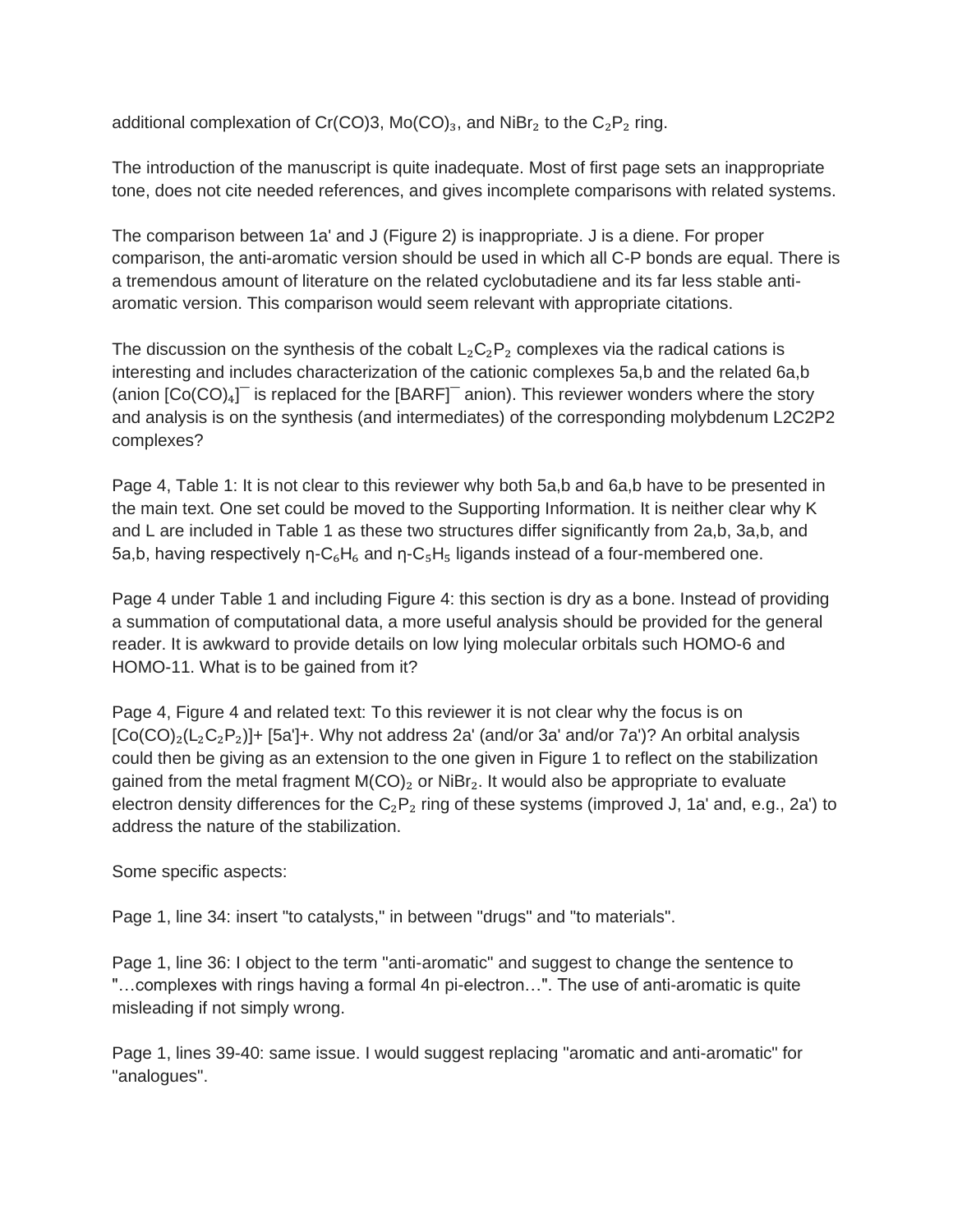Page 1, line 40: "…which soon also employed…" is not clear and seems to miss a reference.

Page 1, line 43: This sentence is awkward. Does it refer to A and B of Figure 1 or to all the compounds A-I shown in Figure 1? The sentence does not either connect properly with the next one ("Figure 1 shows …") directly under Figure 1.

Page 1, text under Figure 1 refers to the compounds A-I, but lacks all the required references to these compounds, making it impossible to verify, e.g., whether the listed CO stretching frequencies are in fact correct. It is mandatory to include these references. As to the phosphorus containing molecules, also related work of Regitz, Nixon, Lammertsma, and Le Floch needs to be cited.

Page 1, 2nd column, lines 48-49: do not use the term "anti-aromatic rings". The rings withdraw indeed electron density from the metal, but so do five-membered rings, which are, of course, not labeled as radical ligands.

Page 1, 2nd column, lines 50-52: the sentence "But …acceptor." is not evident to this reviewer and may need more thought in light of my previous remarks. Moreover, with such a statement, a reference is needed.

Page 1, 2nd column, line 53 (and Figure 1): Why is the known structure related to I, but with the two phosphorus atoms occupying the 1 and 3 positions of the  $C_2P_2$  ring, not included? This would also make a more compelling difference with the key structures of the manuscript.

Page 1, 2nd column, lines 56-57: the sentence "...as a comparison...SiR'<sub>3</sub>." Seems incomplete.

Page 2, line 49: J is not anti-aromatic. It is a diene.

Page 2, 2nd column, line 5: "In the present work…" should start at a new paragraph.

Page 3, lines 19-20: The sentence "The synthesis …reactions.[17]" is not clear. What is the different pathway? Different from what? Reference [17] deals with Hf complexes and not the Co atom. On page 2, 2nd column directly under Scheme 1, the authors state "Treatment  $\dots$ [M(CO)<sub>6</sub>] (M = Cr, Mo)  $\dots$ ". In short, the statement is confusing.

Page 3, lines 35-40: Why is this section on Ni-complexation of 1a,b dealt separately and in passing.

Page 3, Figure 3: I would recommend the use of colors in the molecular structures.

Finally, this reviewer wonders whether it would be feasible to form sandwich complex of 1a akin to the Fe( $C_2P_2$ ) and  $Co(C_2P_2)$  complexes of Wolf et al.?